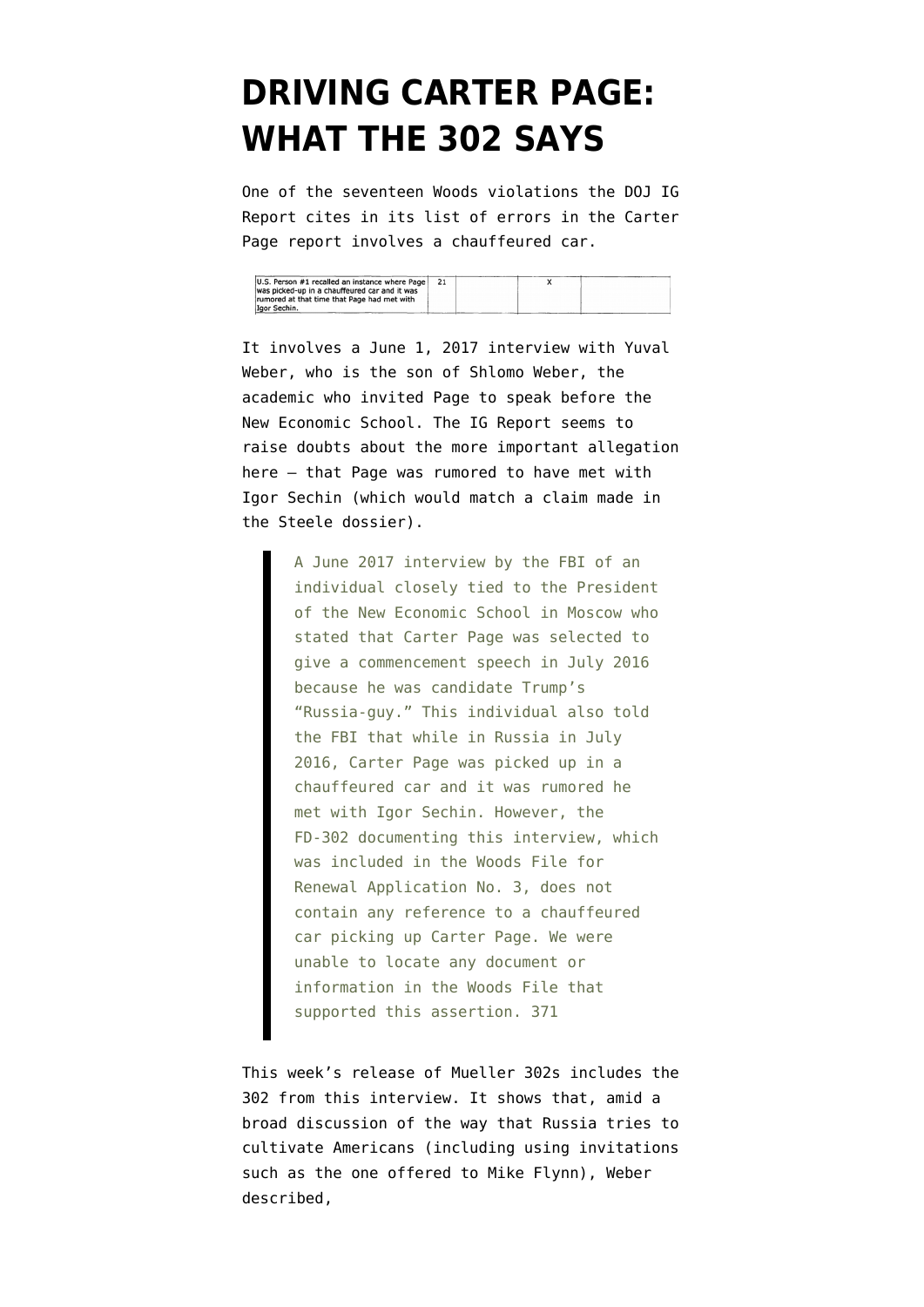SA [redacted] later asked why would NES want a speaker [redacted] Weber said that it was because he was Trump's Russia-guy. The university typically had heads of state and Nobel Laureates as commencement speakers; in fact, Weber claimed they could have any Nobel Laureate they wanted for the speech.

## [redacted]

In July, when Page had traveled to give the commencement speech at NES, Weber recalled that it was rumored in Moscow that Page met with Igor Sechin. Weber said that Moscow is filled with gossip and people in Moscow were interested in Page being there. It was known that a campaign official was there.

Page may have briefly met with Arkady Dvorkovich at the commencement speech, considering Dvorkovich was on the board at NES. But Weber was not aware of any special meeting.

[redacted] was not with Page 100% of the time, he met him for dinner, attended the first public presentation, but missed the commencement speech. They had a few other interactions. Page was very busy on this trip.

The 302 notes the follow-up call (but, as the IG Report correctly notes, does not mention the chauffeured car):

> On 6/06/2017, SA [redacted] and SA [redacted] conducted a brief telephone follow-up interview of Weber. Weber provided the following information:

SA [redacted] asked a question specifying Weber's previous statement that it was rumored in Moscow in July of 2016 that Page had met with Igor Sechin, as stated above, Weber said "I think so." Weber described that Page mentioned